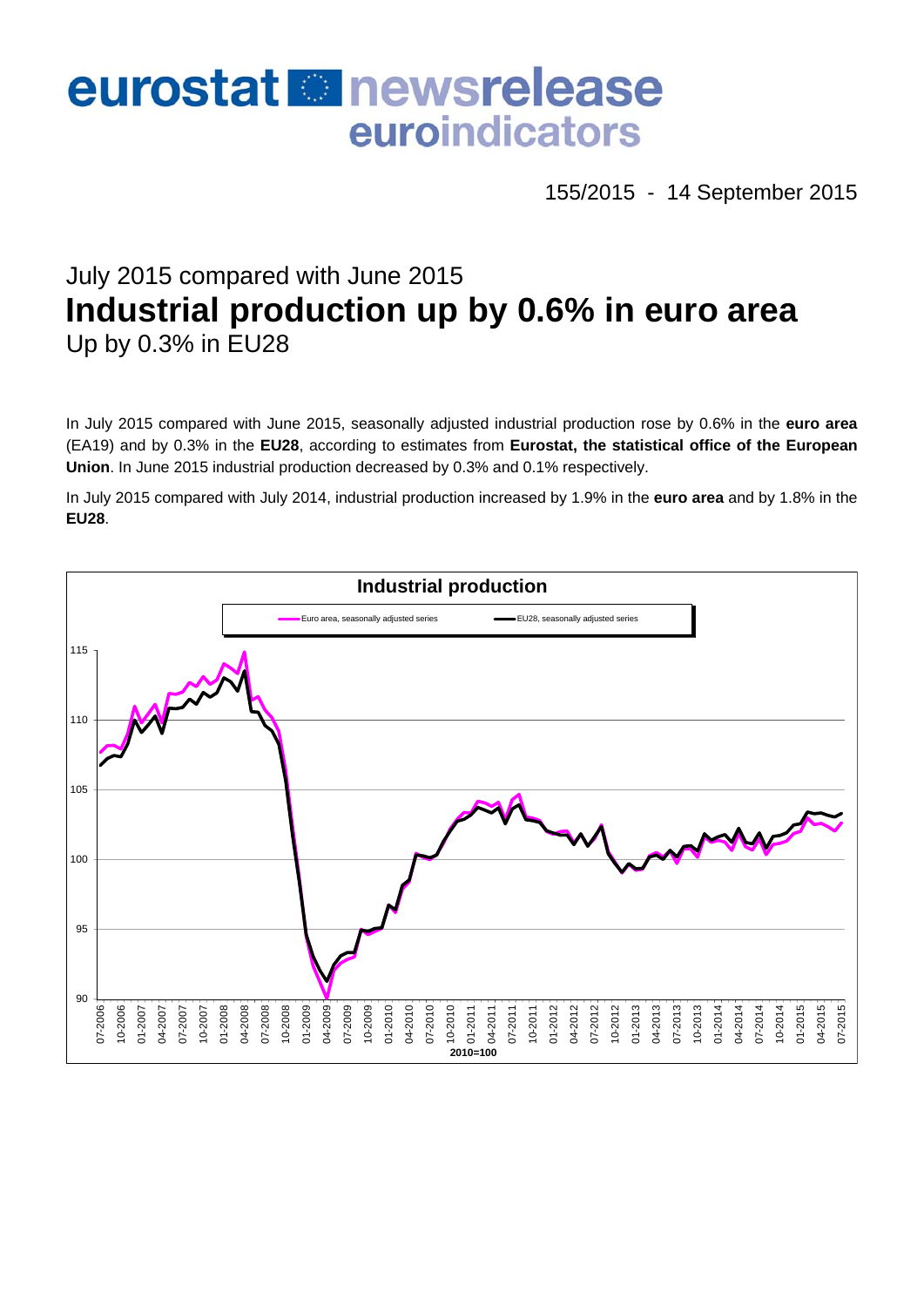# **Monthly comparison by main industrial grouping and by Member State**

The increase of 0.6% in industrial production in the **euro area** in July 2015, compared with June 2015, is due to production of energy rising by 3.0%, capital goods by 1.4% and durable consumer goods by 1.3%, while production of both intermediate goods and non-durable consumer goods fell by 0.6%.

In the **EU28**, the increase of 0.3% is due to production of energy rising by 2.1%, capital goods by 0.7% and durable consumer goods by 0.6%, while production of intermediate goods fell by 0.6% and non-durable consumer goods by 0.2%.

Among Member States for which data are available, the highest increases in industrial production were registered in **Ireland** (+7.2%), **Greece** (+4.3%), **Croatia** (+3.6%) and **Latvia** (+2.8%), and the largest decreases in **Denmark** (-4.6%), **Sweden** (-2.1%) and **Malta** (-1.8%).

# **Annual comparison by main industrial grouping and by Member State**

The increase of 1.9% in industrial production in the **euro area** in July 2015, compared with July 2014, is due to production of energy rising by 5.1%, durable consumer goods by 2.6%, capital goods by 2.2%, non-durable consumer goods by 1.7% and intermediate goods by 0.5%.

In the **EU28**, the increase of 1.8% is due to production of energy rising by 4.8%, durable consumer goods by 3.0%, capital goods by 1.8%, non-durable consumer goods by 1.3% and intermediate goods by 0.8%.

Among Member States for which data are available, the highest increases in industrial production were registered in **Ireland** (+17.9%), **Slovakia** (+11.9%), **Latvia** (+8.3%), **Malta** (+7.7%) and the **Czech Republic** (+7.2%). Decreases were observed in **Estonia** (-5.9%), the **Netherlands** (-4.4%), **Greece** (-1.5%), **France** and **Finland** (both -1.4%).

#### Geographical information

The **euro area** (EA19) includes Belgium, Germany, Estonia, Ireland, Greece, Spain, France, Italy, Cyprus, Latvia, Lithuania, Luxembourg, Malta, the Netherlands, Austria, Portugal, Slovenia, Slovakia and Finland.

The **European Union** (EU28) includes Belgium, Bulgaria, the Czech Republic, Denmark, Germany, Estonia, Ireland, Greece, Spain, France, Croatia, Italy, Cyprus, Latvia, Lithuania, Luxembourg, Hungary, Malta, the Netherlands, Austria, Poland, Portugal, Romania, Slovenia, Slovakia, Finland, Sweden and the United Kingdom.

#### Methods and definitions

The **index of industrial production** measures the evolution of the volume of production for industry excluding construction, based on data adjusted for working day and seasonal effects.

**Seasonally adjusted** euro area and EU series are calculated by aggregating the seasonally adjusted national data. Eurostat carries out the seasonal adjustment of the data for those countries that do not adjust their data for seasonal effects. Total industry covers [NACE rev.2](http://ec.europa.eu/eurostat/ramon/nomenclatures/index.cfm?TargetUrl=LST_NOM_DTL&StrNom=NACE_REV2&StrLanguageCode=EN&IntPcKey=&StrLayoutCode=HIERARCHIC) sections B to D.

Missing observations from Member States for recent months are estimated for the calculation of the euro area and the EU aggregates.

#### Revisions and timetable

Compared with data issued in the News Release [139/2015](http://ec.europa.eu/eurostat/documents/2995521/6937378/4-12082015-AP-EN.pdf) of 12 August 2015, the monthly percentage changes for June 2015 have been revised from -0.4% to -0.3% in the euro area and from -0.2% to -0.1% in the EU28. The annual percentage changes have been revised from  $+1.2\%$  to  $+1.5\%$  in the euro area and from  $+1.7\%$  to  $+2.0\%$  in the EU28.

#### For more information

Eurostat's [database section](http://ec.europa.eu/eurostat/web/short-term-business-statistics/data/database) on short-term business statistics Eurostat's [Statistics Explained article](http://ec.europa.eu/eurostat/statistics-explained/index.php/Industrial_production_(volume)_index_overview) on the industrial production index The [weights of the Member States](https://circabc.europa.eu/w/browse/5e6d1e48-056c-4c6a-8278-3ab138bcf575) in the EU and euro area aggregates (See file EU-28\_EA-19\_NEWS\_RELEASE\_WEIGHTINGS\_2010) Eurostat's €-indicators [release calendar](http://ec.europa.eu/eurostat/news/release-calendar)

#### Issued by: **Eurostat Press Office**

**Tim ALLEN Tel: +352-4301-33 444 [eurostat-pressoffice@ec.europa.eu](mailto:eurostat-pressoffice@ec.europa.eu)**  For further information on data:

**Marko CIP Tel: +352-4301-34 858 [marko.cip@ec.europa.eu](mailto:marko.cip@ec.europa.eu)** 

**Media requests**: Eurostat media support / Tel: +352-4301-33 408 / [eurostat-media-support@ec.europa.eu](mailto:eurostat-media-support@ec.europa.eu)  **Example 2. Europa.eu/eurostat/** [@EU\\_Eurostat](http://twitter.com/EU_Eurostat)

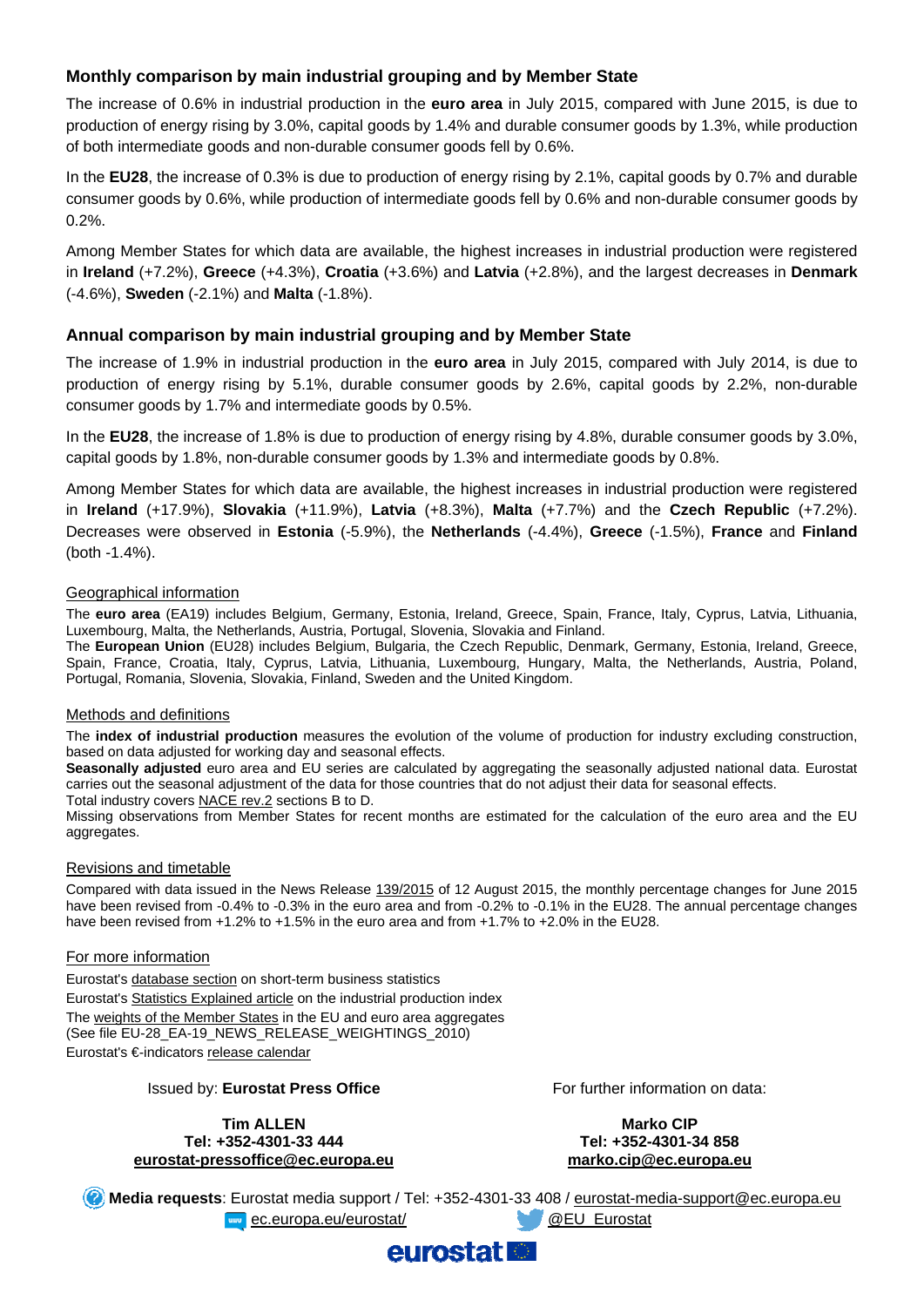# **Industrial production**

% change compared with previous month\*

|                            | Feb-15 | <b>Mar-15</b> | Apr-15 | $May-15$ | <b>Jun-15</b> | <b>Jul-15</b> |  |
|----------------------------|--------|---------------|--------|----------|---------------|---------------|--|
| <b>EA19</b>                |        |               |        |          |               |               |  |
| Total industry             | 0.9    | $-0.5$        | 0.1    | $-0.2$   | $-0.3$        | 0.6           |  |
| Intermediate goods         | 0.1    | $-0.1$        | 0.0    | 0.2      | $-0.4$        | $-0.6$        |  |
| Energy                     | 1.3    | $-1.8$        | $-1.0$ | $-2.9$   | 3.0           | 3.0           |  |
| Capital goods              | 0.6    | $-0.4$        | 0.5    | 1.1      | $-1.5$        | 1.4           |  |
| Durable consumer goods     | 0.7    | $-0.4$        | 0.9    | 0.1      | $-1.7$        | 1.3           |  |
| Non-durable consumer goods | 2.8    | 0.0           | $-0.6$ | $-0.5$   | $-0.2$        | $-0.6$        |  |
| <b>EU28</b>                |        |               |        |          |               |               |  |
| Total industry             | 0.8    | $-0.1$        | 0.1    | $-0.2$   | $-0.1$        | 0.3           |  |
| Intermediate goods         | 0.2    | 0.1           | $-0.1$ | $-0.2$   | 0.0           | $-0.6$        |  |
| Energy                     | 0.6    | $-0.8$        | $-0.2$ | $-1.1$   | 1.4           | 2.1           |  |
| Capital goods              | 0.7    | $-0.1$        | 0.5    | 0.6      | $-0.9$        | 0.7           |  |
| Durable consumer goods     | 0.3    | $-0.1$        | 0.5    | $-0.1$   | $-0.2$        | 0.6           |  |
| Non-durable consumer goods | 2.0    | 0.3           | $-1.0$ | 0.0      | $-0.5$        | $-0.2$        |  |

The source dataset is available [here](http://appsso.eurostat.ec.europa.eu/nui/show.do?query=BOOKMARK_DS-069601_QID_2B77704D_UID_-3F171EB0&layout=TIME,C,X,0;GEO,L,Y,0;NACE_R2,L,Y,1;INDIC_BT,L,Z,0;S_ADJ,L,Z,1;UNIT,L,Z,2;INDICATORS,C,Z,3;&zSelection=DS-069601INDIC_BT,PROD;DS-069601UNIT,PCH_PRE;DS-069601INDICATORS,OBS_FLAG;DS-069601S_ADJ,SWDA;&rankName1=UNIT_1_2_-1_2&rankName2=INDIC-BT_1_2_-1_2&rankName3=INDICATORS_1_2_-1_2&rankName4=S-ADJ_1_2_-1_2&rankName5=TIME_1_0_0_0&rankName6=GEO_1_2_0_1&rankName7=NACE-R2_1_2_1_1&sortC=ASC_-1_FIRST&rStp=&cStp=&rDCh=&cDCh=&rDM=true&cDM=true&footnes=false&empty=false&wai=false&time_mode=ROLLING&time_most_recent=true&lang=EN&cfo=%23%23%23%2C%23%23%23.%23%23%23).

| <b>Total industry</b> | <b>Feb-15</b> | <b>Mar-15</b> | Apr-15 | <b>May-15</b> | <b>Jun-15</b> | <b>Jul-15</b> |
|-----------------------|---------------|---------------|--------|---------------|---------------|---------------|
| <b>EA19</b>           | 0.9           | $-0.5$        | 0.1    | $-0.2$        | $-0.3$        | 0.6           |
| <b>EU28</b>           | 0.8           | $-0.1$        | 0.1    | $-0.2$        | $-0.1$        | 0.3           |
| <b>Belgium</b>        | $-3.1$        | 3.1           | $-0.9$ | 0.1           | $-2.2$        |               |
| <b>Bulgaria</b>       | $-0.7$        | $-1.4$        | 0.4    | 0.7           | 0.6           | $-0.7$        |
| <b>Czech Republic</b> | 0.9           | $-0.1$        | 0.8    | $-0.1$        | 1.0           | $1.2$         |
| <b>Denmark</b>        | 0.0           | 4.3           | $-1.7$ | $-2.5$        | 4.4           | $-4.6$        |
| Germany               | 0.2           | $-0.5$        | 0.8    | 0.2           | $-0.6$        | 0.5           |
| <b>Estonia</b>        | 1.1           | $-0.6$        | 1.0    | $-1.3$        | $-0.3$        | $-0.9$        |
| <b>Ireland</b>        | 25.4          | $-9.9$        | 1.6    | $-5.6$        | $-3.4$        | $7.2$         |
| Greece                | 3.0           | 0.4           | $-1.9$ | $-5.5$        | $-0.4$        | 4.3           |
| <b>Spain</b>          | 0.8           | 1.2           | $-0.2$ | 0.4           | 0.7           | 0.6           |
| <b>France</b>         | 0.3           | $-0.2$        | $-1.0$ | 0.3           | $-0.2$        | $-0.8$        |
| <b>Croatia</b>        | 3.5           | 2.4           | $-4.1$ | 2.7           | $-3.0$        | 3.6           |
| <b>Italy</b>          | 0.7           | 0.5           | $-0.2$ | 0.9           | $-1.0$        | 1.1           |
| <b>Cyprus</b>         | 1.4           | 0.1           | 1.8    | 0.0           | $-3.6$        |               |
| Latvia                | 0.9           | 10.9          | 0.6    | $-2.0$        | $-1.1$        | 2.8           |
| Lithuania             | 6.0           | $-4.3$        | 3.5    | 1.9           | 0.8           | 0.5           |
| Luxembourg            | 1.8           | $-1.0$        | $-1.0$ | $-0.6$        | 0.5           |               |
| Hungary               | $-0.8$        | 2.5           | 0.1    | $-0.2$        | 1.2           | $-0.7$        |
| <b>Malta</b>          | $-1.3$        | 0.2           | 0.5    | 1.8           | 1.4           | $-1.8$        |
| <b>Netherlands</b>    | 0.6           | $-4.4$        | $-0.8$ | $-5.6$        | 4.6           | $0.0\,$       |
| <b>Austria</b>        | 0.3           | $-0.8$        | $-0.4$ | $-0.2$        | 0.8           |               |
| Poland                | 1.0           | 0.6           | $-2.0$ | 0.9           | 0.4           | 0.1           |
| Portugal              | $-0.9$        | 0.5           | 2.4    | 1.5           | $-1.7$        | 0.1           |
| Romania               | 0.2           | 0.2           | $-0.2$ | $-0.1$        | 0.8           | 0.6           |
| Slovenia              | 0.4           | 0.2           | 0.1    | 0.9           | $-0.6$        | 0.9           |
| Slovakia              | 0.4           | 1.9           | $-1.0$ | 0.4           | 1.2           | 0.8           |
| <b>Finland</b>        | $-0.4$        | 0.2           | 0.0    | $-0.8$        | 1.3           | $-0.3$        |
| Sweden                | 1.4           | 0.7           | 2.8    | $-1.0$        | 0.6           | $-2.1$        |
| <b>United Kingdom</b> | 0.2           | 0.6           | 0.2    | 0.3           | $-0.4$        | $-0.4$        |
| Norway                | 2.6           | 1.5           | $-5.8$ | 2.4           | 3.4           | $-1.5$        |

\* Working day and seasonally adjusted

: Data not available

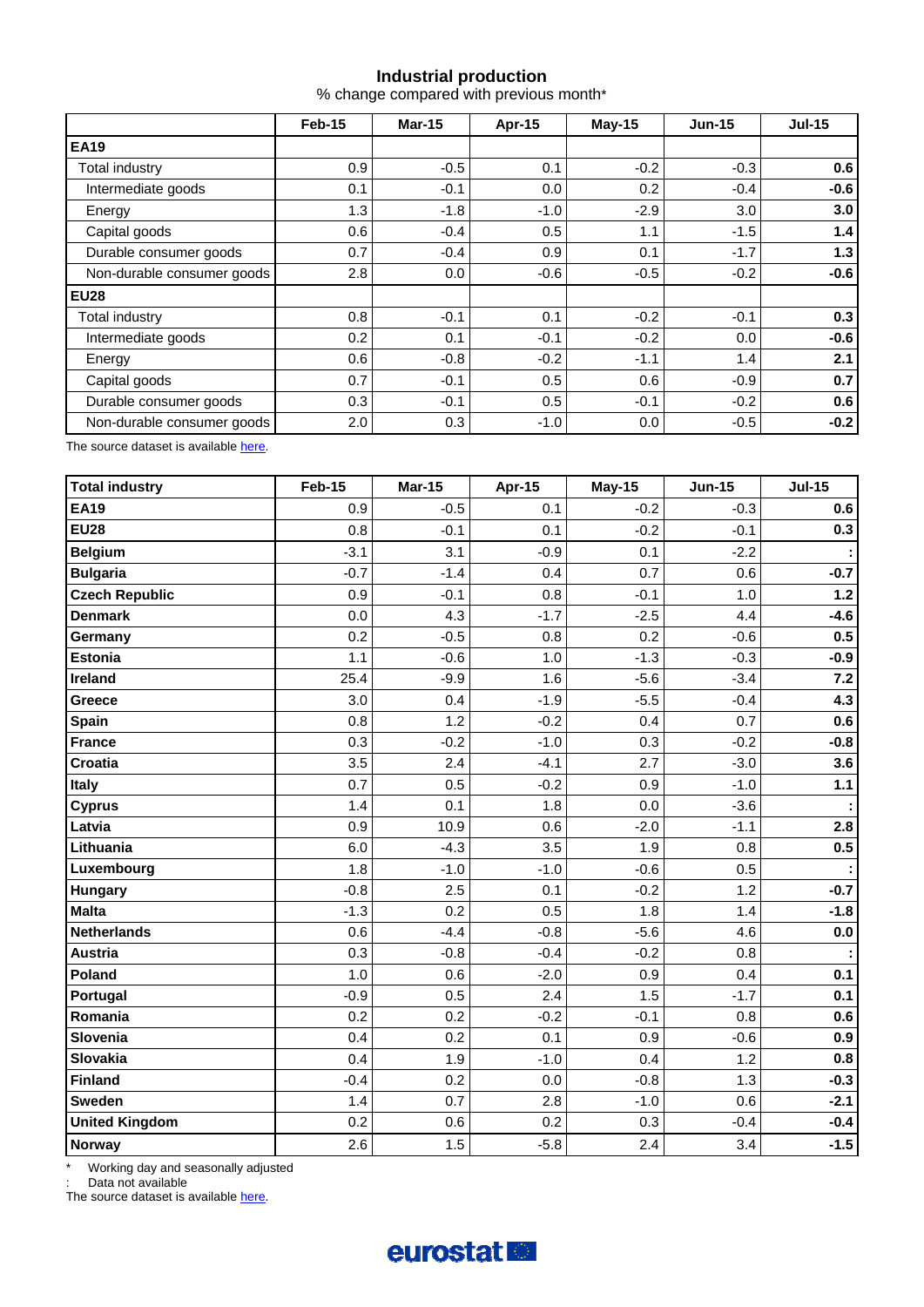## **Industrial production**

% change compared with same month of the previous year\*

|                            | Feb-15 | <b>Mar-15</b> | Apr-15 | <b>May-15</b> | <b>Jun-15</b> | <b>Jul-15</b> |  |
|----------------------------|--------|---------------|--------|---------------|---------------|---------------|--|
| <b>EA19</b>                |        |               |        |               |               |               |  |
| Total industry             | 2.0    | 2.1           | 0.8    | 1.7           | 1.5           | 1.9           |  |
| Intermediate goods         | $-0.4$ | 0.2           | $-0.1$ | 2.0           | 0.6           | 0.5           |  |
| Energy                     | 6.9    | 4.5           | 0.9    | $-3.5$        | $-0.3$        | 5.1           |  |
| Capital goods              | 1.5    | 1.3           | 2.1    | 4.1           | 2.0           | 2.2           |  |
| Durable consumer goods     | 0.8    | $-1.2$        | 1.6    | 4.4           | 0.6           | 2.6           |  |
| Non-durable consumer goods | 2.7    | 4.9           | $-0.3$ | $-0.2$        | 2.7           | 1.7           |  |
| <b>EU28</b>                |        |               |        |               |               |               |  |
| Total industry             | 1.8    | 2.2           | 1.2    | 2.1           | 2.0           | 1.8           |  |
| Intermediate goods         | 0.6    | 1.1           | 0.6    | 2.1           | 1.2           | 0.8           |  |
| Energy                     | 4.2    | 3.1           | 1.3    | $-0.7$        | 1.6           | 4.8           |  |
| Capital goods              | 2.0    | 2.0           | 2.6    | 4.2           | 2.7           | 1.8           |  |
| Durable consumer goods     | 1.7    | 0.6           | 1.8    | 3.8           | 2.4           | 3.0           |  |
| Non-durable consumer goods | 1.4    | 3.8           | $-0.9$ | $-0.1$        | 1.7           | 1.3           |  |

The source dataset is available [here](http://appsso.eurostat.ec.europa.eu/nui/show.do?query=BOOKMARK_DS-069601_QID_-25C68083_UID_-3F171EB0&layout=TIME,C,X,0;GEO,L,Y,0;NACE_R2,L,Y,1;INDIC_BT,L,Z,0;S_ADJ,L,Z,1;UNIT,L,Z,2;INDICATORS,C,Z,3;&zSelection=DS-069601INDIC_BT,PROD;DS-069601UNIT,PCH_PRE;DS-069601INDICATORS,OBS_FLAG;DS-069601S_ADJ,SWDA;&rankName1=UNIT_1_2_-1_2&rankName2=INDIC-BT_1_2_-1_2&rankName3=INDICATORS_1_2_-1_2&rankName4=S-ADJ_1_2_-1_2&rankName5=TIME_1_0_0_0&rankName6=GEO_1_2_0_1&rankName7=NACE-R2_1_2_1_1&sortC=ASC_-1_FIRST&rStp=&cStp=&rDCh=&cDCh=&rDM=true&cDM=true&footnes=false&empty=false&wai=false&time_mode=ROLLING&time_most_recent=true&lang=EN&cfo=%23%23%23%2C%23%23%23.%23%23%23).

| <b>Total industry</b> | <b>Feb-15</b> | <b>Mar-15</b> | Apr-15 | <b>May-15</b> | <b>Jun-15</b> | <b>Jul-15</b> |
|-----------------------|---------------|---------------|--------|---------------|---------------|---------------|
| <b>EA19</b>           | 2.0           | 2.1           | 0.8    | 1.7           | 1.5           | 1.9           |
| <b>EU28</b>           | 1.8           | 2.2           | 1.2    | 2.1           | 2.0           | 1.8           |
| <b>Belgium</b>        | $-4.1$        | 2.1           | $-0.7$ | 0.1           | $-4.6$        |               |
| <b>Bulgaria</b>       | 2.5           | 2.7           | 1.7    | 3.9           | 5.8           | 3.4           |
| <b>Czech Republic</b> | 4.9           | 3.9           | 4.5    | 5.2           | 6.1           | 7.2           |
| <b>Denmark</b>        | $-2.3$        | 4.0           | 1.5    | $-0.6$        | 8.5           | 0.0           |
| Germany               | 1.0           | 0.2           | 1.4    | 2.5           | 1.4           | 0.5           |
| <b>Estonia</b>        | 4.3           | 1.3           | $-0.2$ | $-2.2$        | $-2.1$        | $-5.9$        |
| <b>Ireland</b>        | 40.2          | 28.9          | 7.9    | $-3.0$        | 26.6          | 17.9          |
| Greece                | 1.4           | 4.7           | 0.4    | $-4.6$        | $-4.8$        | $-1.5$        |
| <b>Spain</b>          | 1.1           | 3.7           | 1.7    | 2.8           | 4.7           | 5.4           |
| <b>France</b>         | 1.8           | 1.8           | 0.4    | 2.8           | 0.7           | $-1.4$        |
| <b>Croatia</b>        | 1.8           | 3.5           | 1.2    | 4.4           | 1.6           | 3.9           |
| <b>Italy</b>          | $-0.1$        | 1.4           | 0.1    | 3.1           | $-0.3$        | 2.7           |
| <b>Cyprus</b>         | 0.9           | $-0.1$        | 4.3    | 3.3           | $-3.4$        |               |
| Latvia                | $-1.7$        | 8.7           | 8.1    | 4.7           | 4.2           | 8.3           |
| Lithuania             | 5.0           | 5.5           | 2.3    | 2.4           | 6.9           | 5.9           |
| Luxembourg            | 2.9           | 0.5           | 0.9    | $-1.0$        | 0.2           |               |
| Hungary               | 5.9           | 9.0           | 6.5    | 6.5           | 6.0           | 3.4           |
| <b>Malta</b>          | 3.5           | 0.6           | 9.1    | 10.8          | 5.1           | 7.7           |
| <b>Netherlands</b>    | 6.1           | 1.5           | $-4.2$ | $-7.3$        | $-1.8$        | $-4.4$        |
| <b>Austria</b>        | 2.2           | 3.0           | 1.0    | 1.8           | 0.9           |               |
| Poland                | 5.2           | 6.7           | 2.5    | 5.1           | 5.1           | 3.9           |
| Portugal              | $-1.7$        | 3.6           | $-0.7$ | 3.6           | 2.6           | $1.2$         |
| Romania               | 3.7           | 2.0           | 4.4    | 1.9           | 3.2           | 3.8           |
| Slovenia              | 6.3           | 4.7           | 4.9    | 6.2           | 3.8           | 3.3           |
| Slovakia              | 3.5           | 11.0          | 2.8    | 1.0           | 6.8           | 11.9          |
| <b>Finland</b>        | $-4.2$        | $-3.6$        | $-3.2$ | $-4.9$        | $-0.8$        | $-1.4$        |
| Sweden                | $-3.7$        | $-0.7$        | 2.6    | 5.7           | 3.4           | 0.7           |
| <b>United Kingdom</b> | 0.7           | 0.9           | 1.2    | 2.0           | 1.7           | 0.6           |
| Norway                | 2.0           | 2.3           | $-3.5$ | 4.0           | 2.8           | 2.9           |

\* Working day adjusted

: Data not available

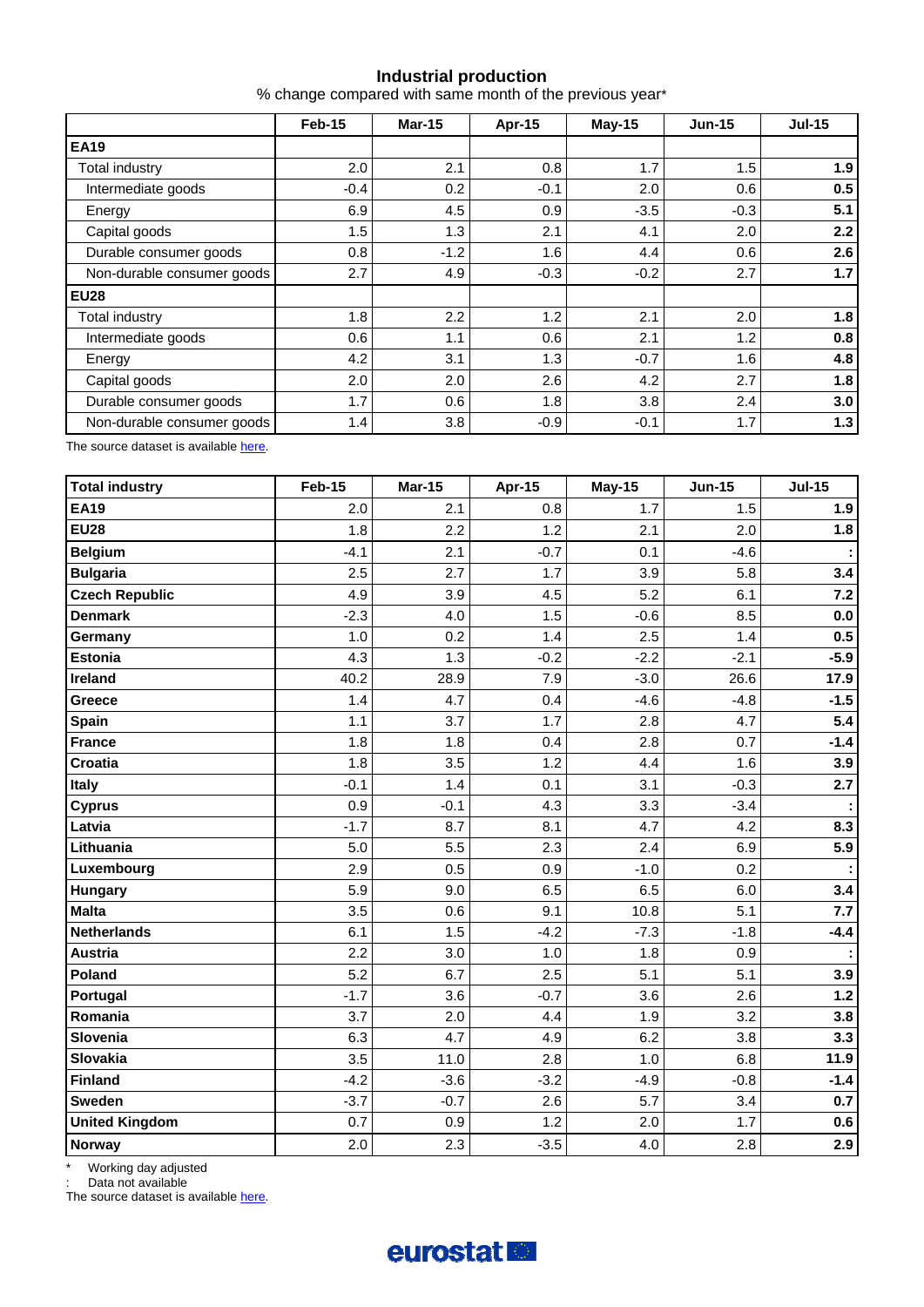## **Production indices for total industry, working day and seasonally adjusted**  (base year 2010)

|                       | 07/14 | 08/14 | 09/14 | 10/14 | 11/14 | 12/14 | 01/15 | 02/15 | 03/15 | 04/15 | 05/15 | 06/15 | 07/15 |
|-----------------------|-------|-------|-------|-------|-------|-------|-------|-------|-------|-------|-------|-------|-------|
| <b>EA19</b>           | 101.5 | 100.4 | 101.1 | 101.2 | 101.3 | 101.9 | 102.0 | 103.0 | 102.5 | 102.6 | 102.4 | 102.1 | 102.6 |
| <b>EU28</b>           | 101.9 | 100.8 | 101.7 | 101.7 | 101.9 | 102.5 | 102.6 | 103.4 | 103.3 | 103.3 | 103.2 | 103.1 | 103.3 |
| <b>Belgium</b>        | 102.8 | 101.7 | 104.6 | 103.1 | 104.5 | 102.7 | 104.3 | 101.0 | 104.2 | 103.3 | 103.4 | 101.2 |       |
| <b>Bulgaria</b>       | 106.3 | 105.6 | 107.4 | 108.3 | 108.4 | 109.6 | 111.4 | 110.6 | 109.1 | 109.5 | 110.2 | 110.9 | 110.2 |
| <b>Czech Republic</b> | 110.3 | 103.7 | 111.9 | 111.1 | 112.4 | 113.7 | 113.8 | 114.8 | 114.8 | 115.7 | 115.5 | 116.7 | 118.2 |
| <b>Denmark</b>        | 102.0 | 105.7 | 104.1 | 103.9 | 103.5 | 104.6 | 102.3 | 102.3 | 106.7 | 104.9 | 102.3 | 106.8 | 101.9 |
| Germany               | 109.0 | 105.7 | 107.7 | 108.0 | 108.1 | 109.2 | 108.9 | 109.1 | 108.6 | 109.5 | 109.7 | 109.0 | 109.5 |
| <b>Estonia</b>        | 133.7 | 130.1 | 131.6 | 130.4 | 131.6 | 130.7 | 127.0 | 128.4 | 127.6 | 128.9 | 127.2 | 126.8 | 125.7 |
| <b>Ireland</b>        | 112.9 | 118.5 | 119.1 | 123.1 | 125.4 | 116.5 | 118.8 | 149.0 | 134.2 | 136.3 | 128.6 | 124.2 | 133.1 |
| Greece                | 86.6  | 86.3  | 85.6  | 88.2  | 88.6  | 87.3  | 87.1  | 89.6  | 90.0  | 88.2  | 83.4  | 83.0  | 86.6  |
| Spain                 | 90.5  | 90.8  | 91.6  | 91.4  | 91.3  | 91.6  | 91.8  | 92.6  | 93.6  | 93.5  | 93.9  | 94.5  | 95.1  |
| <b>France</b>         | 98.6  | 98.1  | 98.1  | 97.1  | 97.0  | 98.3  | 99.1  | 99.4  | 99.2  | 98.2  | 98.5  | 98.3  | 97.5  |
| Croatia               | 92.3  | 88.7  | 92.7  | 93.0  | 95.4  | 95.3  | 91.4  | 94.6  | 96.9  | 92.9  | 95.4  | 92.5  | 95.8  |
| <b>Italy</b>          | 90.5  | 91.0  | 90.5  | 90.6  | 90.9  | 91.5  | 90.9  | 91.5  | 92.0  | 91.8  | 92.6  | 91.7  | 92.7  |
| <b>Cyprus</b>         | 71.9  | 73.7  | 71.1  | 71.2  | 70.3  | 70.8  | 70.8  | 71.8  | 71.9  | 73.2  | 73.2  | 70.6  |       |
| Latvia                | 113.3 | 113.0 | 114.3 | 114.4 | 112.1 | 112.3 | 109.4 | 110.3 | 122.3 | 123.0 | 120.6 | 119.2 | 122.6 |
| Lithuania             | 115.0 | 111.6 | 114.6 | 121.0 | 119.8 | 116.4 | 111.9 | 118.6 | 113.5 | 117.5 | 119.7 | 120.6 | 121.2 |
| Luxembourg            | 98.5  | 97.6  | 98.4  | 97.1  | 99.6  | 103.0 | 97.7  | 99.5  | 98.5  | 97.5  | 96.9  | 97.4  |       |
| <b>Hungary</b>        | 117.3 | 110.7 | 113.9 | 111.1 | 114.7 | 113.3 | 118.8 | 117.8 | 120.8 | 120.9 | 120.6 | 122.0 | 121.1 |
| <b>Malta</b>          | 92.7  | 91.7  | 94.7  | 97.7  | 95.4  | 92.6  | 99.2  | 97.9  | 98.1  | 98.6  | 100.4 | 101.8 | 99.9  |
| <b>Netherlands</b>    | 97.3  | 98.0  | 96.1  | 95.3  | 96.0  | 96.7  | 98.7  | 99.3  | 94.9  | 94.1  | 88.8  | 92.9  | 92.9  |
| Austria               | 108.9 | 106.7 | 108.0 | 108.5 | 107.7 | 110.2 | 110.9 | 111.2 | 110.3 | 109.9 | 109.7 | 110.6 |       |
| Poland                | 114.8 | 113.4 | 114.7 | 115.2 | 115.3 | 117.8 | 118.2 | 119.4 | 120.1 | 117.7 | 118.8 | 119.3 | 119.4 |
| Portugal              | 95.9  | 97.2  | 92.7  | 95.3  | 95.3  | 93.6  | 95.3  | 94.4  | 94.9  | 97.2  | 98.7  | 97.0  | 97.1  |
| Romania               | 128.4 | 126.9 | 128.8 | 129.4 | 129.2 | 129.3 | 130.7 | 131.0 | 131.2 | 131.0 | 130.9 | 131.9 | 132.7 |
| Slovenia              | 103.5 | 100.8 | 100.4 | 102.6 | 102.0 | 102.2 | 104.6 | 105.0 | 105.2 | 105.3 | 106.2 | 105.6 | 106.6 |
| Slovakia              | 123.9 | 125.0 | 125.0 | 126.6 | 125.2 | 127.4 | 127.4 | 127.9 | 130.3 | 129.0 | 129.5 | 131.1 | 132.2 |
| <b>Finland</b>        | 93.7  | 94.0  | 94.2  | 94.5  | 93.9  | 93.5  | 92.2  | 91.8  | 92.0  | 92.0  | 91.3  | 92.5  | 92.2  |
| <b>Sweden</b>         | 94.5  | 93.6  | 92.7  | 93.7  | 93.7  | 94.8  | 92.8  | 94.1  | 94.8  | 97.5  | 96.5  | 97.1  | 95.1  |
| <b>United Kingdom</b> | 97.6  | 97.3  | 98.0  | 97.9  | 98.1  | 98.0  | 97.9  | 98.1  | 98.7  | 98.8  | 99.2  | 98.8  | 98.4  |
| <b>Norway</b>         | 96.0  | 96.1  | 99.4  | 100.1 | 97.8  | 98.1  | 95.4  | 97.9  | 99.4  | 93.6  | 95.8  | 99.1  | 97.6  |

: Data not available